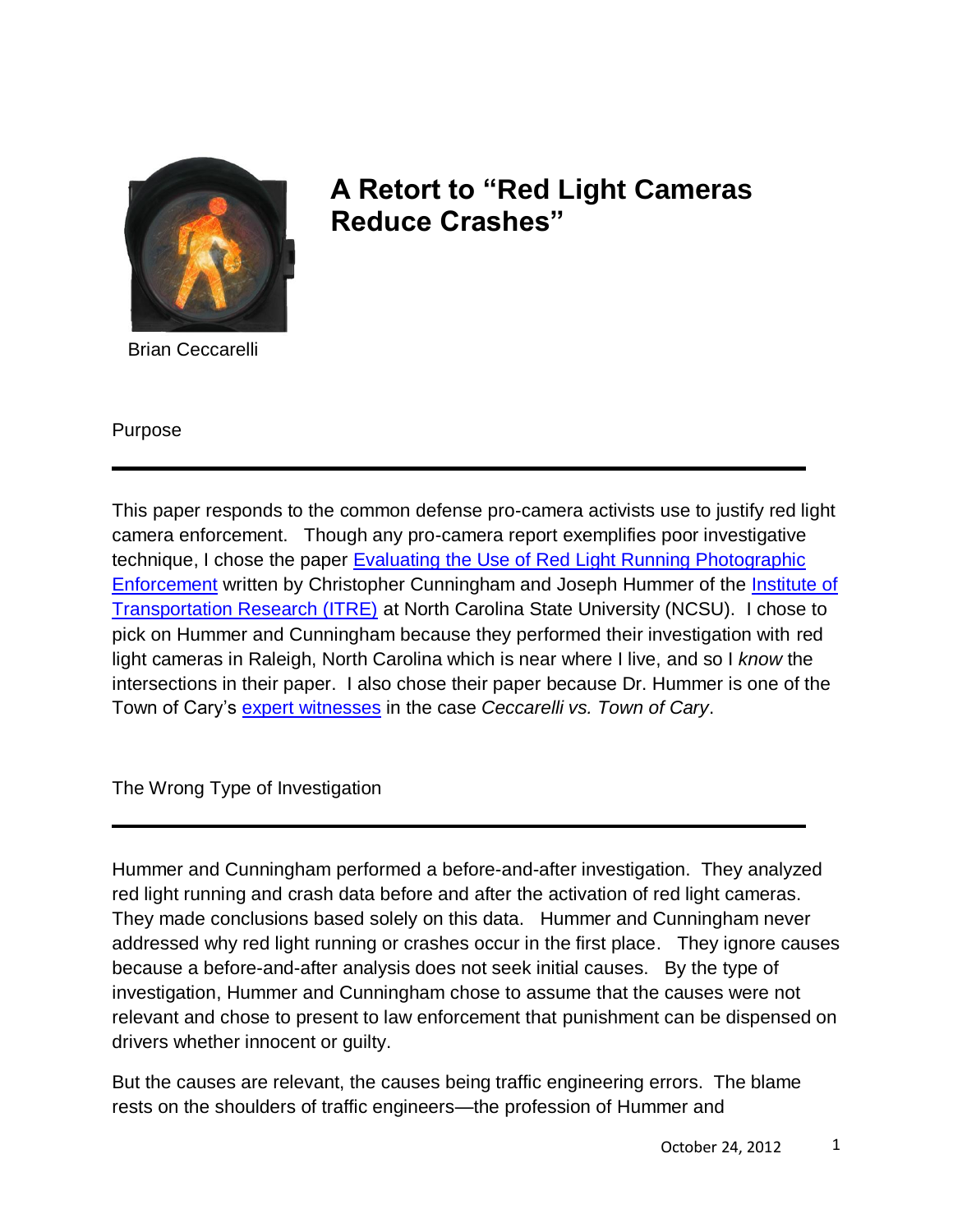Cunningham. Had Hummer and Cunningham complied with the scientific method, Hummer and Cunningham should not have performed a before-and-after investigation but rather a forensic investigation. A forensic investigation starts at the problem then works backwards to find initial causes. The goal of forensic analysis is to identify the causes and prevent them when possible. In the case of red light running, a forensic investigation would start at crash and red light running data and then proceed backwards to examine why drivers were running red lights and crashing in the first place. A proper forensic investigation would examine the on-the-ground geometrics of the intersections to discover what makes these intersections particularly dangerous. A proper investigation would examine approach speeds, yellow change intervals, all-red clearances and lengths of green phases to see whether they complied with NCDOT specifications and that those specifications accommodated the real traffic patterns. A proper investigation would even examine the formulas and procedures behind the specifications to determine whether the NCDOT applied those formulas and procedures correctly. The honest investigator simply knows that drivers are subject to these initial causes and that drivers' behavior is a direct consequence.

Hummer and Cunningham ignored initial causes. Without investigation they blamed drivers for everything bad. Hummer and Cunningham's attitude is that drivers should be punished for engineering errors. It is an attitude we verified when we deposed the Town of Cary's expert witnesses, including Dr. Hummer. Even when shown the graph [of red light violations versus time at northbound Kildaire Farms Rd at Cary Parkway,](http://redlightrobber.com/red/links_pdf/How-Yellow-Intervals-Affect-Red-Light-Running.pdf) a graph showing a sharp 600% spike in red light violations caused by a decrease in a yellow light duration, Dr. Hummer and the rest of Cary's expert witnesses accepted no responsibility and blamed all consequent red light running on drivers.

In their report, Hummer and Cunningham did mention that good engineering is the first countermeasure against red light running. But then Hummer and Cunningham neither did it nor saw to it that was done. And so in the unpredictability of uninvestigated initial conditions with an unfounded implicit trust of the North Carolina Department of Transportation (NCDOT), Hummer and Cunningham carried out their experiments. Garbage in. Garbage out. Their conclusions are fictitious. To get a handle on the magnitude of the fiction, examine the engineering analyses of the intersections of Peace [Street @ West](http://redlightrobber.com/red/links_pdf/signal-plans/raleigh/Intersection-Analysis-Peace-at-West.pdf) and [New Hope Church @ Brentwood.](http://redlightrobber.com/red/links_pdf/signal-plans/raleigh/Intersection-Analysis-New-Hope-Church-at-Brentwood.pdf) Hummer and Cunningham used the bad data coming from these intersections and the bad data from other similar intersections to justify red light camera enforcement. Their chosen intersections have the greatest number of engineering problems. There are no exceptions. It is because of such engineering problems why drivers run red lights, why crashes occur and why Affiliated Computer Services (ACS) reaps a huge profit.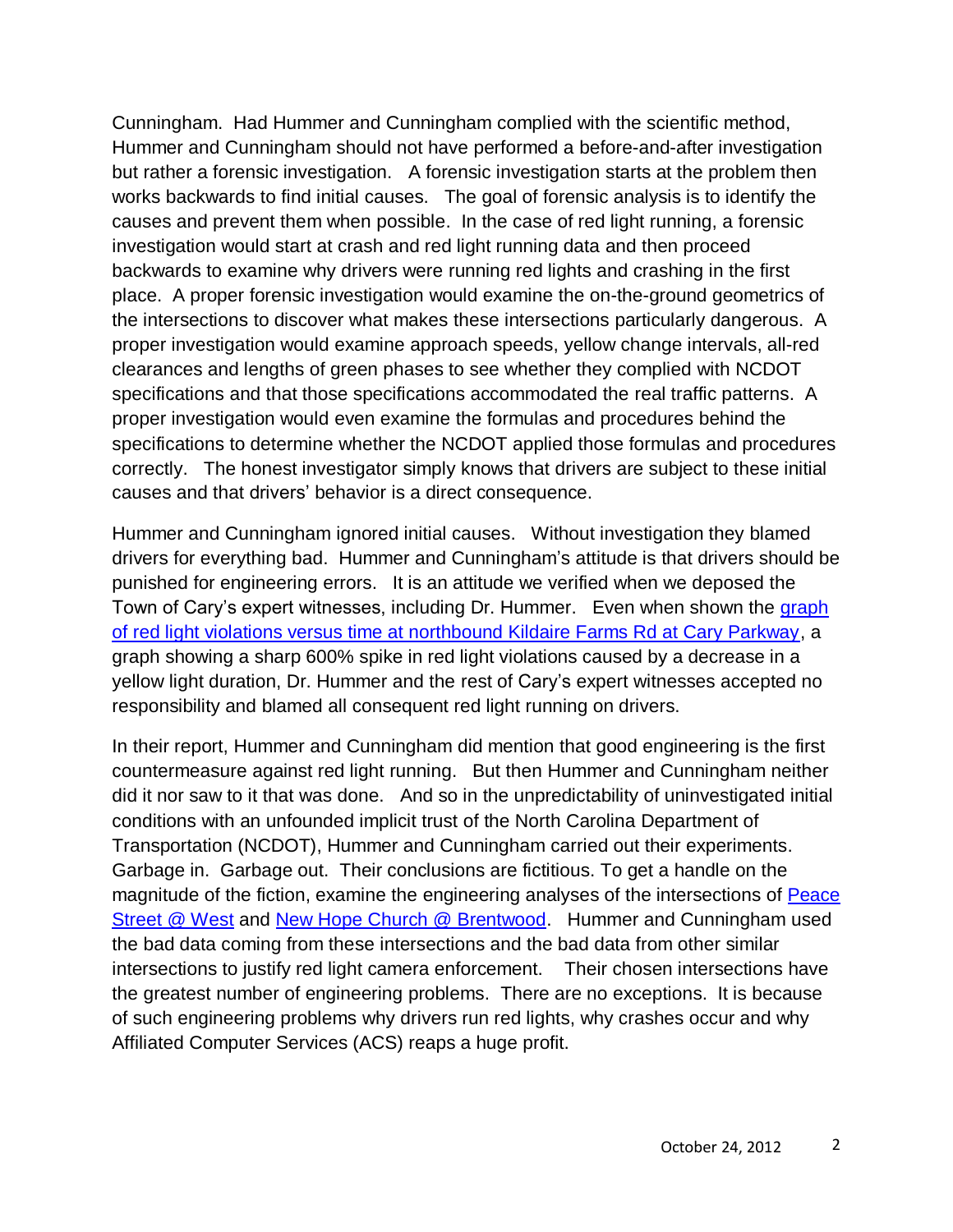## An Analogy

Examining red light running data without considering the traffic signal plans is like having videos of houses catching fire from start to finish but watching only the last 5 minutes when the residents flee and burn. By confining one's view to the fleeing and burning, the investigator does not notice that every fire started at a faulty furnace. He jumps to the wrong conclusion that all residents are pyromaniacs and suicidal. To remedy the problem, the investigator recommends "modifying the residents' behavior." Take a picture of the fleeing resident by his burning house. Use the picture to punish them for setting the fires.

But the fires are not going away and the engineers are still building defective furnaces. Residents are still fleeing and burning, the only difference now being that the residents have 50 less dollars and a higher insurance premium.

The red light running problem is identical. The problem is not suicidal drivers but an engineering problem, a problem emanating from a 50 year old false-physics formula traffic engineers neither question nor understand. It is the formula that sets yellow light durations—the most critical part of the signal--a formula which countermands a law of physics and thus creates dilemma zones which force drivers to run red lights. Investigators such as Cunningham and Hummer do not look at the on-the-ground geometrics of the intersection, the intersection's signal plans or even think to question an assumption like the formula. Instead such investigators limit their vision and conclude that drivers must be punished with red light camera-induced penalties. The penalty does not make red light running go away.

Obviously Engineering Error, Not Bad Driver Behavior

What tipped me off that it is the traffic engineer's fault and not the driver's was the raw red light camera citation data. If anything good can be said about red light cameras, it is the fact these cameras are precision measuring tools. In engineering parlance, they make great quality control instruments. In about 5 days, they produce enough data to check the quality of the traffic engineer's work. The cameras produce extremely accurate data and lots of it. There are 1 to 4 magnitudes more red light running counts than crash counts and unlike the crash counts, the red light camera counts are statistically significant and form obvious patterns. The patterns numerically scream at you saying, "Engineering errors!" With a look at the Excel sheet of citation counts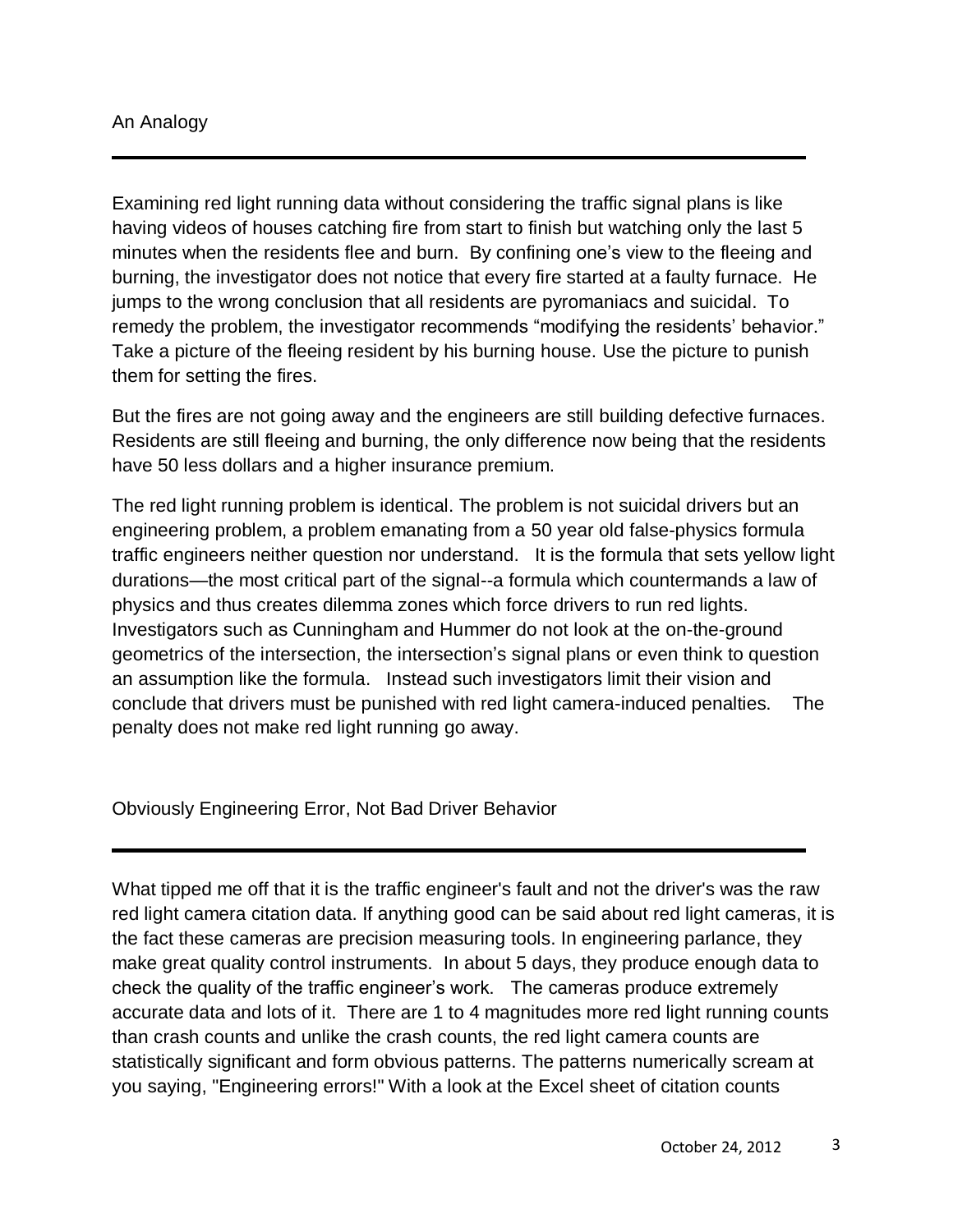hanging on the bulletin board in the Town of Cary's Redflex office, in ten seconds I could deduce with 100% certainty that traffic engineers are responsible for all red light running problems.

The huge disparity in citation counts between one intersection and the next makes it obvious. On the Excel sheet for a given year, I saw 1294 violations at one intersection. 86 at another. 373 at the next. 267 at the next then 8488 at one intersection. Counts at all 17 approaches followed this same pattern--a pattern of disparity. By living in the area for decades I knew that these intersections were equally busy intersections. The traffic volume is about the same. I also knew that some intersections where less busy but had far more citation counts. Contradictions. Assuming that Cary drivers as a group behave the same, the only explanation was that traffic engineers made mistakes local to each intersection.

So I asked the Town of Cary for the traffic signal plans. Given the ITE Traffic Engineering Handbook, the signal plans and knowledge of basic physics, I reached the revelation that the only reason the red light camera industry exists is because of the mistakes made by *all* traffic engineers. Every traffic engineer in the world uses the same incorrect formula and uses it without questioning it. They have embedded a nasty error into every intersection on the planet. After about a year of examining why Redflex places its cameras where it does, I realized that Redflex knows what I know. Redflex knows the failures in the yellow light duration formula and exploits those failures. I now can do what Redflex does. I can take a look at the phase diagrams and timing charts on the traffic signals plans of a city and predict with 95% accuracy where all the red light running and crashes are going to be.

I know that the Federal Highway Administration (FHWA) reports 100,000 injuries and 1000 deaths due to red light running in the USA each year. I now believe that most of those injuries and deaths are caused by the use of that false-formula for yellow durations. What I suspected all along and now know with certainty is true. Drivers as a whole are not reckless, do not wish to run red lights and do not have a death wish. There is simply a severe engineering defect at all signalized intersections.

Lack of Controls

Let me address more inadequacies in ITRE's report which other pro-camera reports share. In addition to using the wrong investigation technique, the reports describe experiments lacking scientific controls and experiments that do not take into account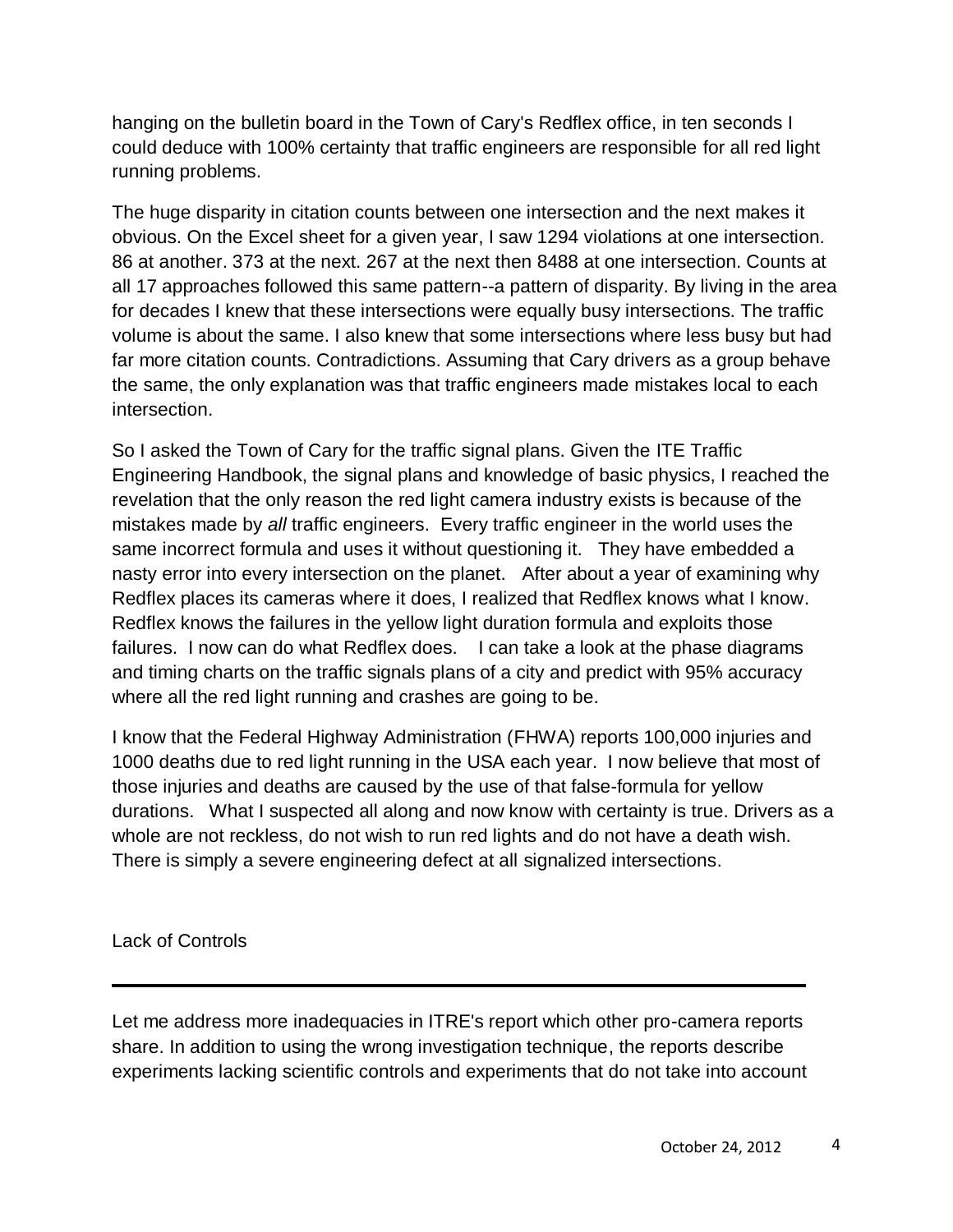engineering changes made during the experiment period. Every report also finishes with a contradictory conclusion.

The experiments behind these reports lack required controls which render their conclusions unreliable. Controls are devices which define fixed markers against which the experiment's results can be objectively measured. One necessary control for such an experiment would be a year's worth of daily traffic volume counts at the intersection before and after the red light camera was installed. Crashes per person is a meaningful metric. Crashes as a solo metric is meaningless. Simple things like businesses moving out of the area or drivers taking an alternate route away from a red light camera intersection would both skew the data and invalidate the results.

These reports tend never to include the effects of engineering changes made to the intersections during the experiment period. For example the Town of Cary boasts of better safety but Cary tampers with its all-red and yellow intervals about every year. The same tampering happens in Raleigh. We have seen Cary increase a yellow duration by 0.5 seconds and thus decrease red light running by 80%. We have seen Cary decrease a left turn yellow by 1.0 second and thus increase red light running by 1000%. Likewise we know that an increase of an all-red interval dramatically decreases crashes but does not affect the number of people running red lights. Cities like Cary, North Carolina use that ploy to defraud the public by stating that crashes decreased at intersections with red light cameras. Yes, crashes decreased but red light running did not. In this manner cities pacify the public and keep their revenue stream flowing at full pace.

The Conclusion of No-Conclusion

All reports conclude one of four things:

- 1. The majority of crashes still exist.
- 2. The number crashes did not significantly change or just changed type.
- 3. The number of crashes increased.
- 4. The number of crashes increased at some intersections but decreased at others.

The conclusion of these conclusions is that there is no conclusion. There is no answer to the red light running problem. The mystery of systematic red light running and crashes has not been solved.

ITRE's report ends with conclusion 1. The majority of the crashes still exist (83%). ITRE does not proceed to the next obvious step: investigate why 83% of crashes have not been avoided in the presence of red light cameras. ITRE concludes that 1 less crash